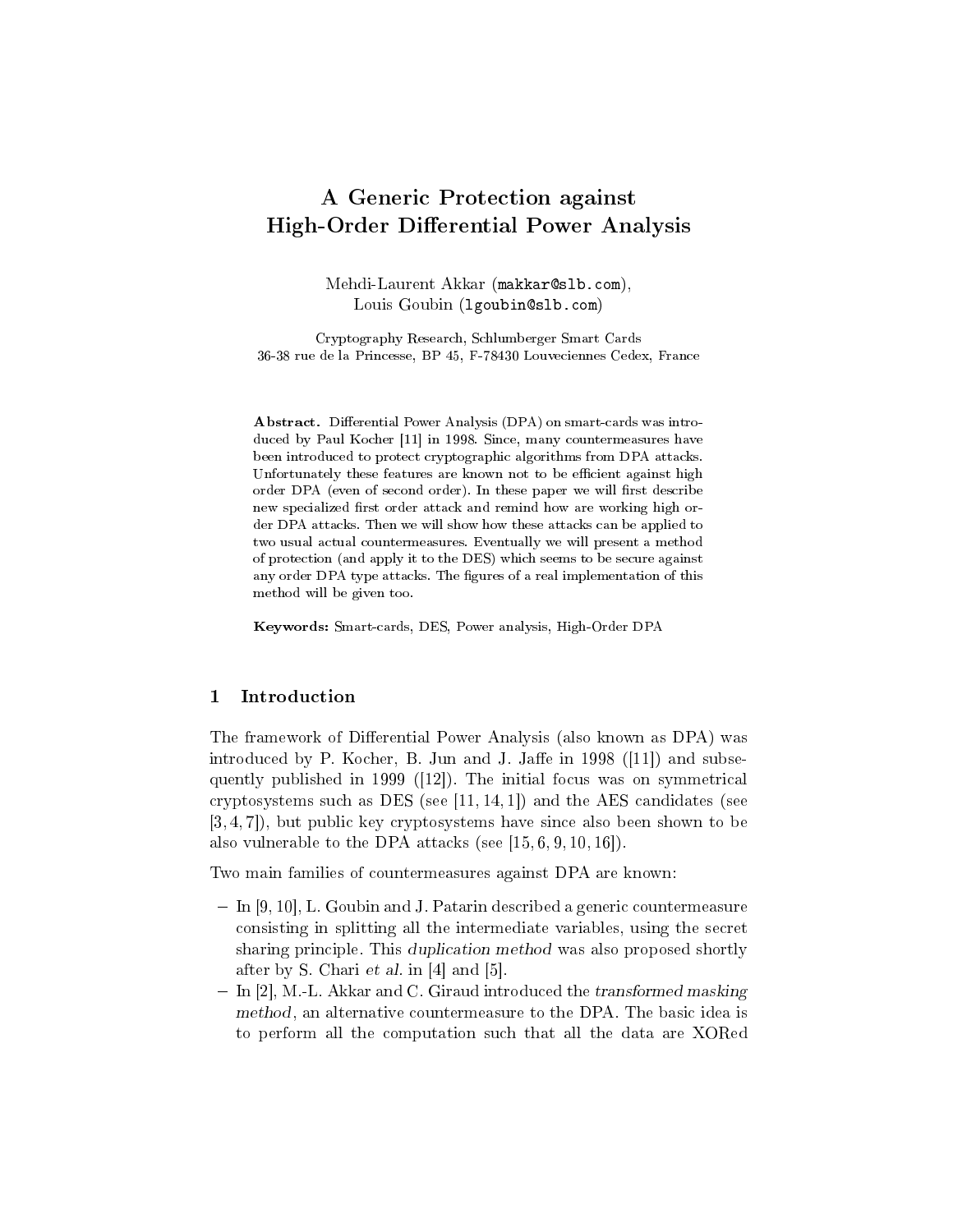with a random mask. Moreover, the tables (e.g. the DES S-Boxes) are modified such that the output of a round is masked by the same mask as the input.

Both these methods have been proven secure against the initial DPA attacks, and are now widely used in real life implementations of many algorithms. However, they do not take into consideration more elaborated attacks called "High-order DPA". These attacks, as described in [11] by P. Kocher or in [13] by T. Messerges, consist in studying correlations between the secret data and several points of the electric consumption curves (instead of single points for the basic DPA attack).

In what follows, we study the impact of the High-order DPA attacks on both countermeasures mentioned above. Moreover, we describe new secure ways of implementing a whole class of algorithms (including DES) against these new attacks.

The paper is organized as follows:

- $\overline{\phantom{a}}$  In section 2, we recall three basic notions: the (high-order) differential power analysis, the duplication method and the transformed masking method.
- $-In$  Section 3, we study "duplication method" and show that an implementation of DES (or AES), which splits all the variables into  $n$ sub-variables is still vulnerable to an  $n$ -th order DPA attack. Section 3.1 gives the general principle of the attack and section 3.2 discusses practical aspects.
- $-$  Section 4 is devoted to the analysis of the "transformed masking" (see [2]). For such an implementation of DES, section 4.1 describes how a "second order" DPA can work. A new variant we call the "superposition attack" is also presented. In section 4.2, we show that an AES  $(=\text{Riindael})$  implementation protected with the "transformed masking" method can also be attacked, either by second order DPA, or by the "Zero problem" attack.
- Section 5 presents our new generic countermeasure: the "unique masking method". We illustrate it on the particular case of DES. In  $5.1$ , we explain the main idea of "unique mask". In  $5.2$ , we apply it to the full protection of a DES implementation. The security of this implementation against  $n$ -th order DPA attacks is investigated in sections 5.3 and 5.4.
- Section 6 focuses on the problem of securely constructing the modified S-Boxes used in our new countermeasure. The details of the algorithm are presented, together with practical impacts on the amount of time and memory needed.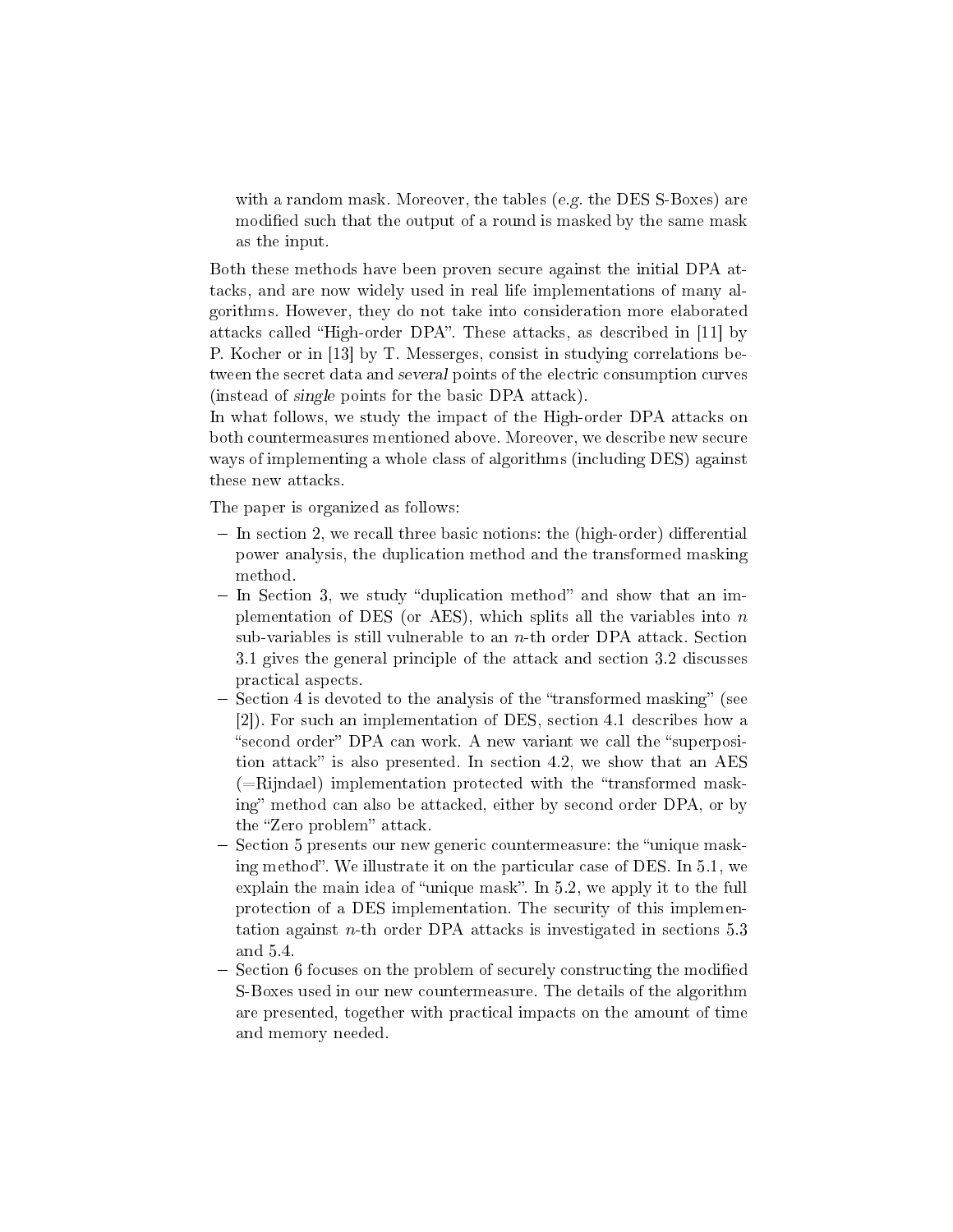- In Section 7, we give our conclusions.

# 2 Background

## 2.1 The (High-Order) Differential Power Analysis

In basic DPA attack (see [11, 12], or [8]), also known as first-order DPA (or DPA when there is no risk of confusion), the attacker records the power consumption signals and compute statistical properties of the signal for each individual instant of the computation. This attack does not require any knowledge about the individual electric consumption of each instruction, nor about the position in time of each of these instructions. It only relies on the following fundamental hypothesis (quoted from [10]):

Fundamental hypothesis (order 1): There exists an intermediate variable, that appears during the computation of the algorithm, such that knowing a few key bits (in practice less than 32 bits) allows us to decide whether two inputs (respectively two outputs) give or not the same value for this variable.

In this paper, we consider the so-called High-Order Differential Power Analysis attacks (HODPA), which generalize the first-order DPA: the attacker now compute statistical correlations between the electrical consumptions considered at several instants. More precisely, an " $n$ -th order" DPA attack takes into account  $n$  values of the consumption signal, which correspond to  $n$  intermediate values occurring during the computation.

These attacks now rely on the following fundamental hypothesis (in the spirit of  $[10]$ :

**Fundamental hypothesis (order n)**: There exists a set of n intermediate variables, that appear during the computation of the algorithm, such that knowing a few key bits (in practice less than 32 bits) allows us to decide whether two inputs (respectively two outputs) give or not the same value for a known function of these n variables.

# 2.2 The "Duplication" Method

The "duplication method" was initially suggested by L. Goubin and J. Patarin in [9], and studied further in [4, 10, 5]. It basically consists in splitting the data (manipulated during the computation) into several parts, using a secret sharing scheme, and computing a modified algorithm on each part to recombine the final result at the end. For example, a way of splitting X into two parts can consist in choosing a random  $R$  and splitting X into  $(X \oplus R)$  and R.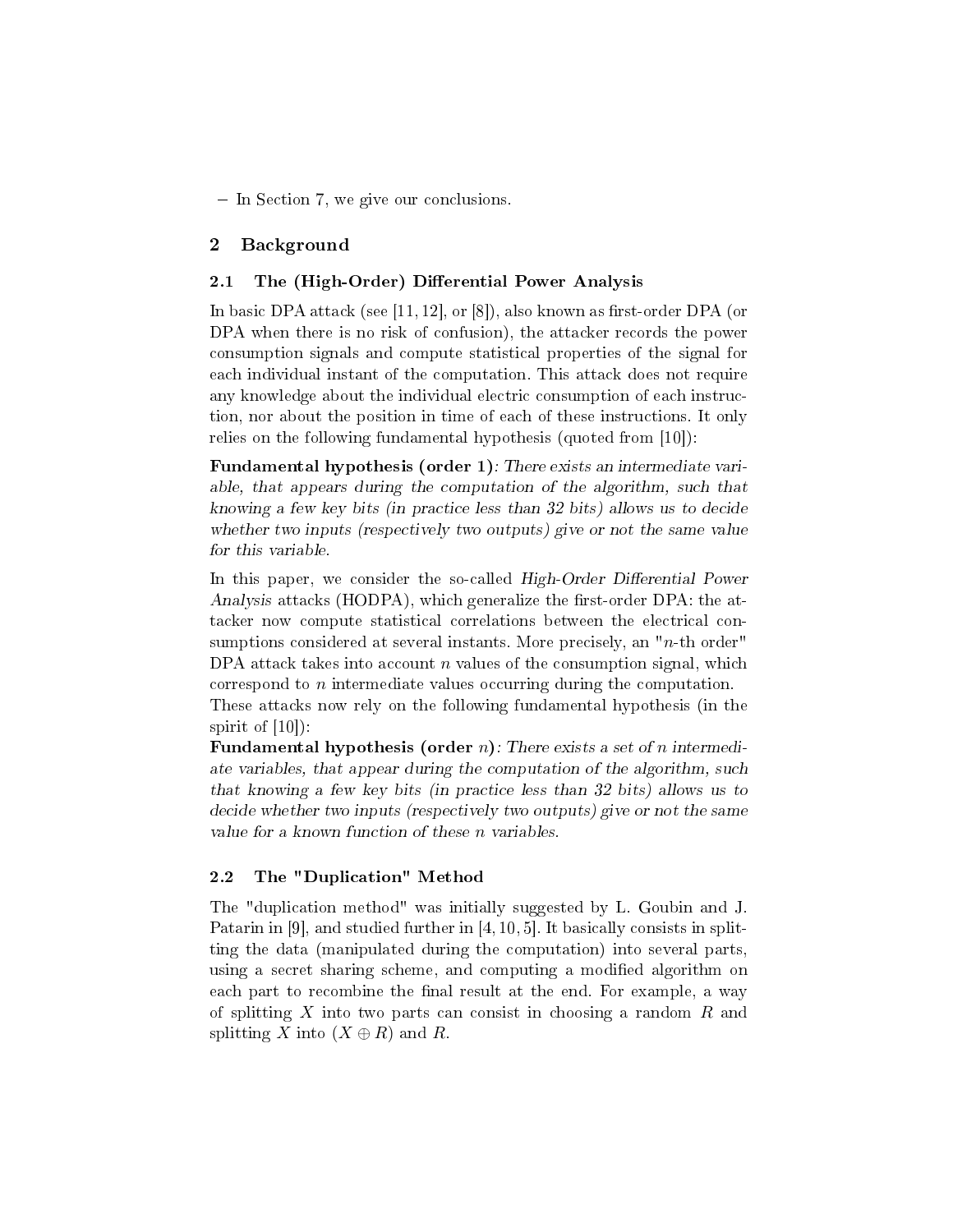#### 2.3 The "Transformed Masking" Method

The "Transformed Masking" Method was introduced in [2] by M.-L. Akkar and C. Giraud. The basic idea is to perform all the computation that all the data are XORed with a random mask. By using suitably modified tables (for instance S-Boxes in the case of DES), it is possible to have the output of a round masked by exactly the same mask that masked the input. The computation is thus divided into two main steps: the first one consists in generating the modified tables and the second one consists in applying the usual computation using these modified tables (the initial input being masked before starting the computation and the final output being unmasked after the computation).

# 3 Attack on the Duplication Method

# 3.1 Example: Second Order DPA on DES

In what follows, we suppose that two bits  $b_1$  and  $b_2$ , appearing during the computation, are such that  $b_1 \oplus b_2$  equals the value b of the first output of the first S-Box in the first DES round. The attacker performs the following steps:

- 1. Record the consumption curves  $C_i$  corresponding to N different inputs  $E_i$   $(1 \leq i \leq N)$ . For instance  $N = 1000$ .
- 2. The attacker guesses the interval  $\delta$  between the instant corresponding to the treatment of  $b_1$  and the instant corresponding to the treatment of  $b_2$ . Each curve  $C_i$  is then replaced by  $C_{i,\delta}$ , which is the difference between  $C_i$  and  $(C_i$  translated by  $\delta$ ). He then computes the mean curve CM $_{\delta}$  of the N curves  $C_{i,\delta}$ .
- 3. The attacker guesses the 6 bits of the key on which the value of b depends. From these 6 key bits, he computes for each  $E_i$  the expected value for b. he then computes the mean curve CM'<sub>δ</sub> of all the  $C_{i,\delta}$  such that the expected b equals 0, and CM<sup>n</sup><sub>b</sub> the mean curve of all the other  $C_{i,\delta}$
- 4. If CM'<sub>δ</sub> and CM"<sub>δ</sub> do not show any appreciable difference, go back to 3 with another choice for the 6 key bits.
- 5. If no choice for the 6 key bits was satisfactory, go back to 2, with another choice for  $\delta$ .
- 6. Iterate the steps 2, 3, 4, 5 with two bits whose "exclusive-or" comes from the second S-Box, the third S-Box, ..., until the eighth S-Box.
- 7. Find the 8 remaining key bits by exhaustive search.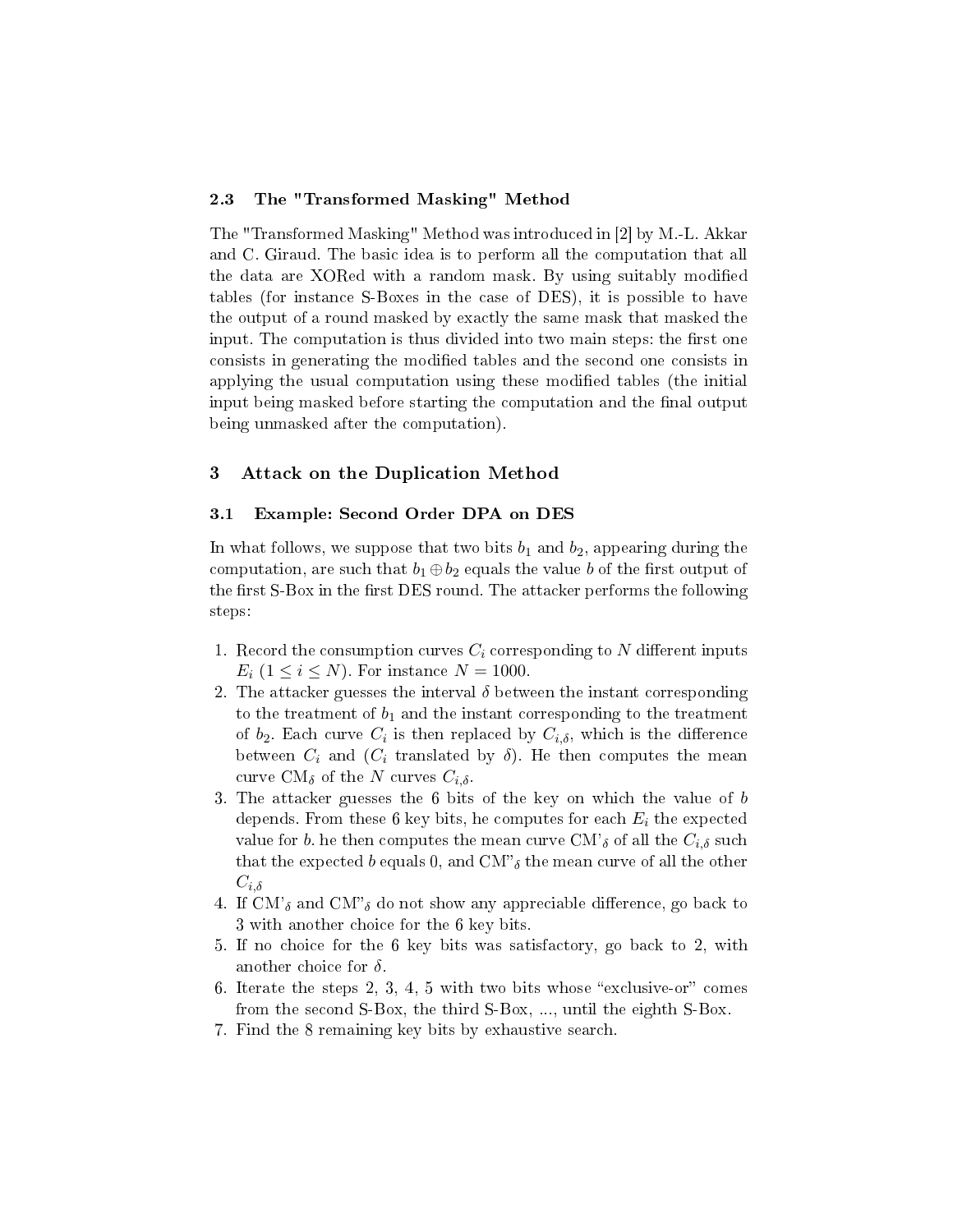#### 3.2 The Attack in Practice

As specified in the original paper  $[10]$ , it is clear that the *n*-th duplication is vulnerable to an  $n$ -th order DPA attack. An important point is to notice that if the method is not carefully implemented, it will be easily detected on the consumption curve, just by identifying  $n$  repetitive parts in the calculus. In this case, it would be easy for the attacker to just superpose the different parts of the curves (in a constant, or proportional to  $log(n)$ ). time, but not exponential in  $n$ ).

Moreover, in certain scenarios, the attacker has full access to the very details of the implementation. In particular, for high-level security certifications (ITSEC, Common Criteria), it is assumed that the attacker knows the contents of the smartcard ROM.

## 4 Attack on the Transformed Masking Method

#### 4.1 DES: Second Order DPA

4.1.1 Usual Second Order DPA: For the DES algorithm, the input of a round is masked with a 64 bits value  $R = R_{0-31}||R_{32-63}$  divided in two independent masks of 32 bits each. The modified S-boxes S' are the following (where S are the original ones).

$$
S'(X) = S(X \oplus EP(R_{32-63})) \oplus P^{-1}(R_{0-31} \oplus R_{32-64})
$$

Where  $EP$  represents the Expansion Permutation, and  $P^{-1}$  the inverse of the P permutation after the S-Boxes. We can see that using this formula the output mask of the value at the end of a DES round is nearly R. To get exactly the R masked value, the left part of the value has to be remasked with  $R_{0-31} \oplus R_{32-64}$ .

It is clear, like noticed in the article, than this countermeasure is subject to a second-order DPA attack. Indeed, the real output of the S-boxes is correlated to the masked value and the value  $R$ ; so getting the electrical trace of these two values one can combine them and get a trace on which will work a classical DPA attack. In order to perform efficiently such an attack, without need of  $n^2$  point like in the general attack, the attacker should get precise information about the implementation of the algorithm: he should know precisely where the interesting values are manipulated.

4.1.2 Superposition Attack: In this section we will present a new kind of DPA attack. In theory it is a second-order DPA attack; but in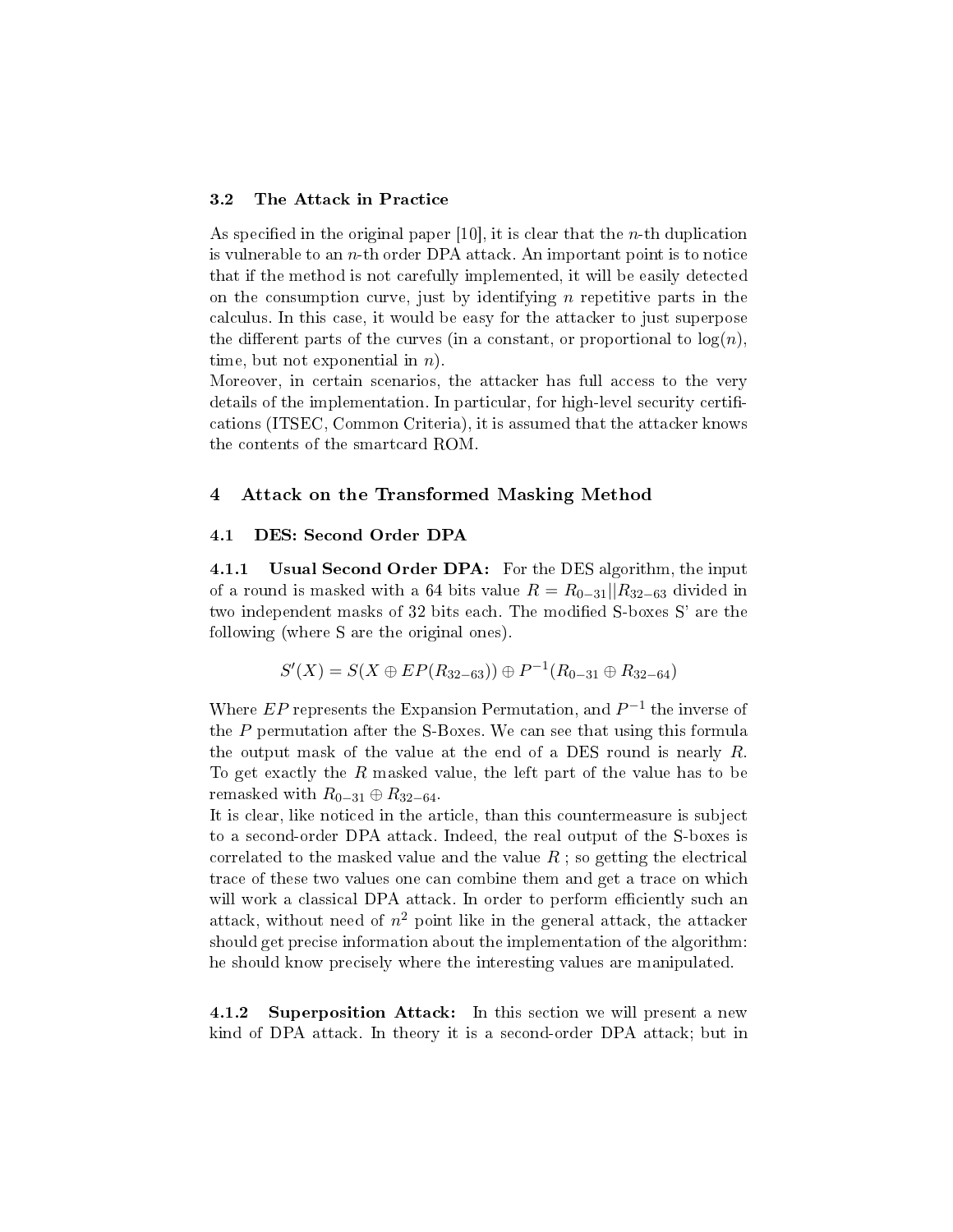practice it is nearly as simple as an usual DPA attack. The idea is the following: in a second order DPA the most difficult thing is to localize the time where the precise needed values are manipulated. On the contrary localizing a whole DES round is often quite easy. So instead of correlating precise part of the consumption traces we will just correlate the whole trace of the first and the last round. With these method one can notices than at one moment we will have the trace consumption  $T$  of the following value which is the output S-Boxes values:

$$
T = (S'(E(R_{15}) \oplus K_{16}) \oplus R') \oplus (S'(E(R_1) \oplus K_1) \oplus R')
$$
  
=  $S'(E(R_{15}) \oplus K_{16}) \oplus S'(E(R_1) \oplus K_1)$ 

Where  $R'$  is the right part of the mask permutated by the expansion permutation. One can notice that the  $T$  value does not depend of the random masking value and than  $R_1$  and  $R_{15}^{-1}$  are often known. Considering this, it is easy to sea that performing a guess on the  $2\times 6$  bits of the subkey of the first and last round, it is possible to guess the XORed value of the output of the S-Boxes of the first and last round. After that once can perform an usual DPA-type attack attacker and find the values of the different sub-keys of  $K_1$  and  $K_{16}$ . Due to redundancy of the key-bits one can moreover check the coherency of the results: indeed with such an attack one will find  $2 \times 6 \times 8 = 96 \gg 56$  bits for the key. The detailed algorithm is the following:

- $\sim$  Correlate (usually an addition or subtraction of the curves) the first and last round traces.
- For All the messages M, For the S-box  $j = 1.8$
- $-$  For k=0 to 63, For l=0 to 63
- $-$  Separate the Messages, considering one bit of the XOR values of the output of the  $j^{th}$  Sbox (round 1 and 16) for the message M considering that the subkey of the S-Box i of the first round is  $k$ , and the subkey of the S-Box  $j$  of the last round is  $l$ .
- Average and subtract the separated curves.
- Choose the value  $k, l$  where the greatest peak appear.
- Check the coherency of the keybits found.

A cautionary look of the attack could convince the reader that any error of one bit on the guess of  $K_1$  or  $K_{16}$  eliminate all the correlation. Comparing to an usual second order DPA attack, even if this attack require the analyze of  $2^{12} = 4096$  possibilities, it has the advantage not to need

 $\overline{1 \ R_{15} \ \text{can be}}$  deduced from the output applying the inverse of the final permutation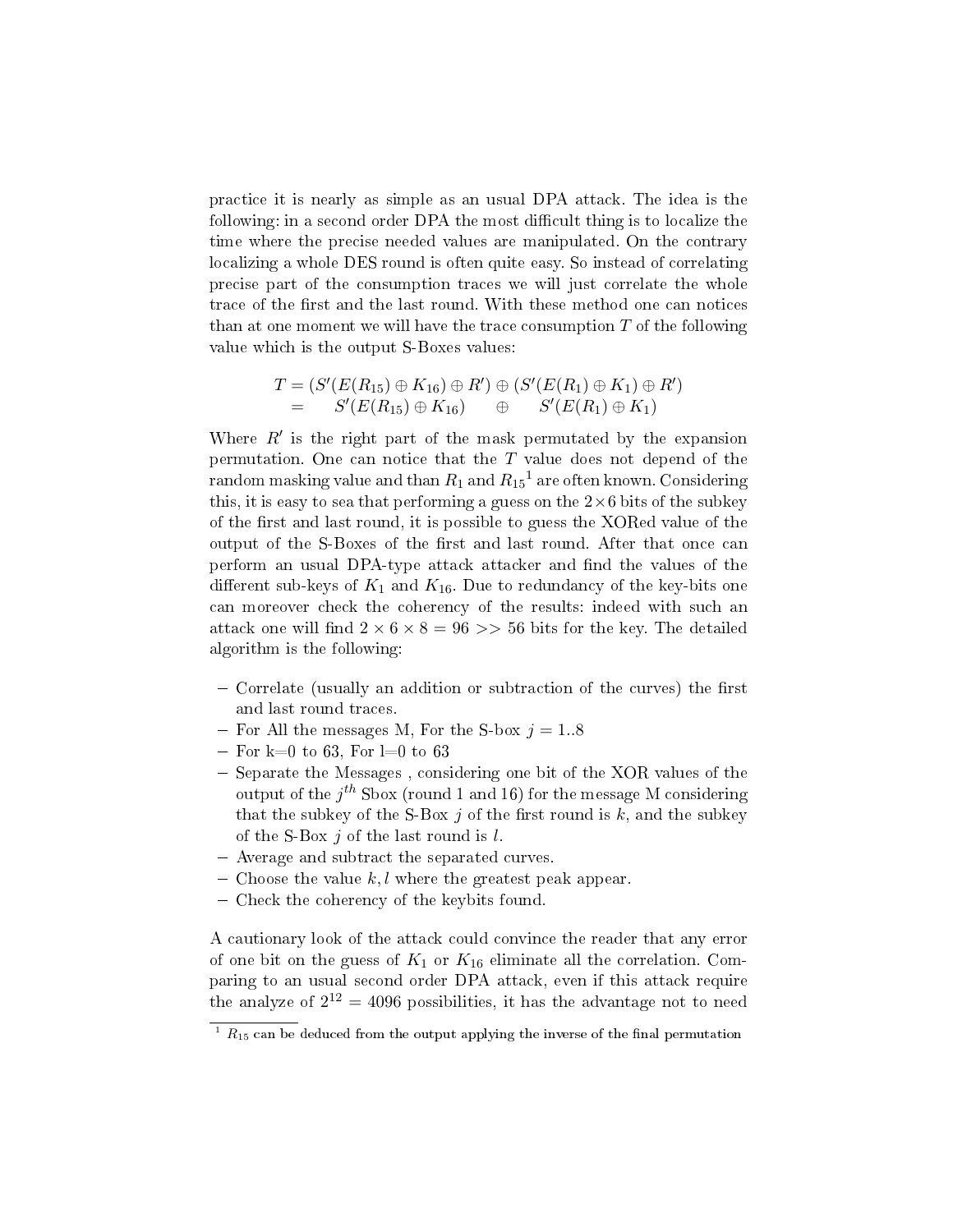a precise knowing of the code. And from a complexity point of view it increases by a constant factor ( $2^6 = 64$ ) the amount of time and memory needed for the attacker and not by a linear factor.

4.1.3 Conclusion: The superposition attack, even if it is a theoretical second order attack is very efficient in practice. Therefore to use transformed masking method, one must use different masks at each step of the algorithm. This idea have been developed and adapted to produce the protection described in this article.

### 4.2 AES

For the AES, the countermeasure is nearly the same than in DES. The only difference is that no transformed tables are used for the non-linear part of the AES (the inversion in the field  $GF(256)$ ) but the same table with a multiplicative mask. The distributivity of the multiplication over  $XOR$  (addition in the field) is used. So from an additive mask it is easy, without unmasking the value, to switch to a multiplicative one, to go through the Sboxes and to get back to an the mask.

4.2.1 Usual Second Order DPA: For AES it is exactly the same than in the DES transformed masking method. Correlating the masked value and the mask allow an effective attack against this method.

4.2.2 The "Zero" problem: Because a multiplicative mask is used during the inversion, one can see that if the inverted value is zero -and this value just depend of 8 bits of the key in the first and last roundthen whatever is the masking value, the inverted value will be unmasked. Therefore if someone is able to detect in the consumption trace that the value is zero instead of a random masked value, one will be able to break such an implementation. Of course probabilistic tools such as variance analysis are devoted to such analysis.

4.2.3 Superposition Method: As in the DES, one can say that using the same superposition method it would be possible to find the key 16 bits by 16 bits superposing the first and last round of AES because these are using the same mask. Unfortunately after the last round a last subkey is added to the output of the round. So the attacker need at least to guess 8 more bits of the key. It increase the attacker amount of work to 24 bits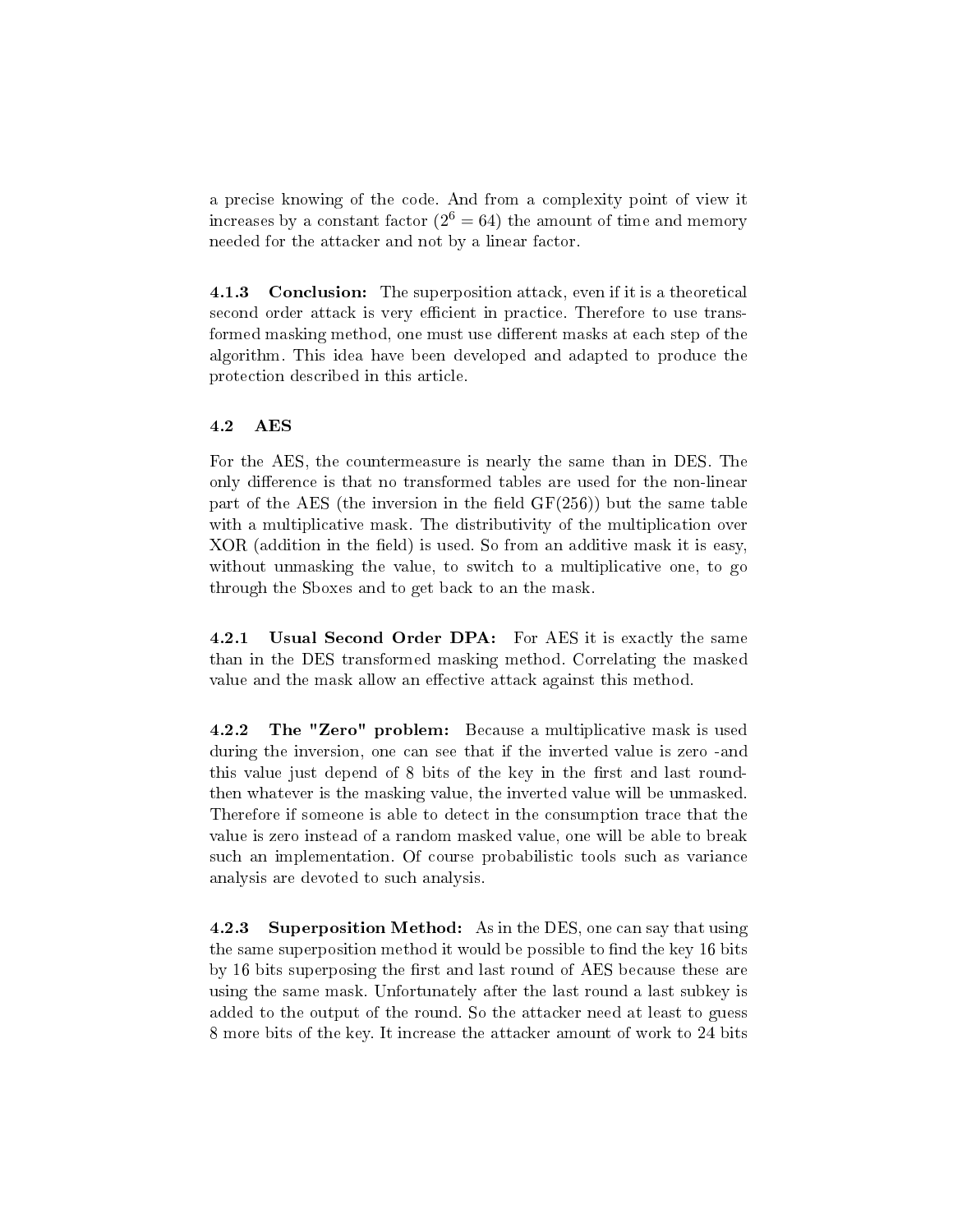for each Sbox. In theory it is not a quadratic attack in the number of samples but in practice it is not so easy to perform more than 16 billions manipulation of the curve for each tables and each message.

4.2.4 Conclusion: Judging by these attacks we can consider that the adaptive mask countermeasure on AES is not efficient even against some simpler attack than second order ones.

# 5 Unique Masking Method Principle

We have seen that the actual countermeasure against DPA are intrinsically vulnerable to high order DPA. Often the order of vulnerability is two, and even when it is theoretically more; practically it is one or two. In the next section we will present a method to protect the DES that seem to be efficient against any order DPA attacks. We will first describe the elementary steps of the method for after see how to construct a complete secure DES and why it seems to be secure.

#### 5.1 Masked Rounds

Given any 32 bits value  $\alpha$  we will define two new functions  $\tilde{S}_1$  and  $\tilde{S}_2$ based on the Sboxes function  $S$ .

$$
\begin{cases} \forall x \in \{0,1\}^{48} \tilde{S}_1(x) = S(x \oplus E(\alpha)) \\ \forall x \in \{0,1\}^{48} \tilde{S}_2(x) = S(x) \oplus P^{-1}(\alpha) \end{cases}
$$

where E is the expansion permutation and  $P^{-1}$  is the inverse of the permutation after the Sboxes.

We define  $f_{K_i}$  to be the composition of E, the XOR of the  $i^{th}$  round subkey  $K_i$  the Sboxes and the permutation  $P$ . We then define  $\tilde{f}_{1,K_i}$  and  $\tilde{f}_{2,K_i}$ by replacing S by  $\tilde{S}_1$  and  $\tilde{\bar{S}}_2$  in f.

**Remark** We can see that  $\tilde{f}_1$  gives an unmasked value from a  $\alpha$ -masked value and that,  $\tilde{f}_2$  gives a  $\alpha$ -masked result from an unmasked one.

Using the function  $f, \tilde{f}_1$  and  $\tilde{f}_2$  one can obtain 5 different rounds using masked/unmasked values. The figure 1 represents these five different rounds. The plain fill represents the unmasked value and the dashed fill represents masked values.

The following automata (cf fig. 2) shows how these rounds are compatible with each other. The input states are the rounds where the input is unmasked (A and B) and the output states are the one where the output of the rounds are unmasked (A and E).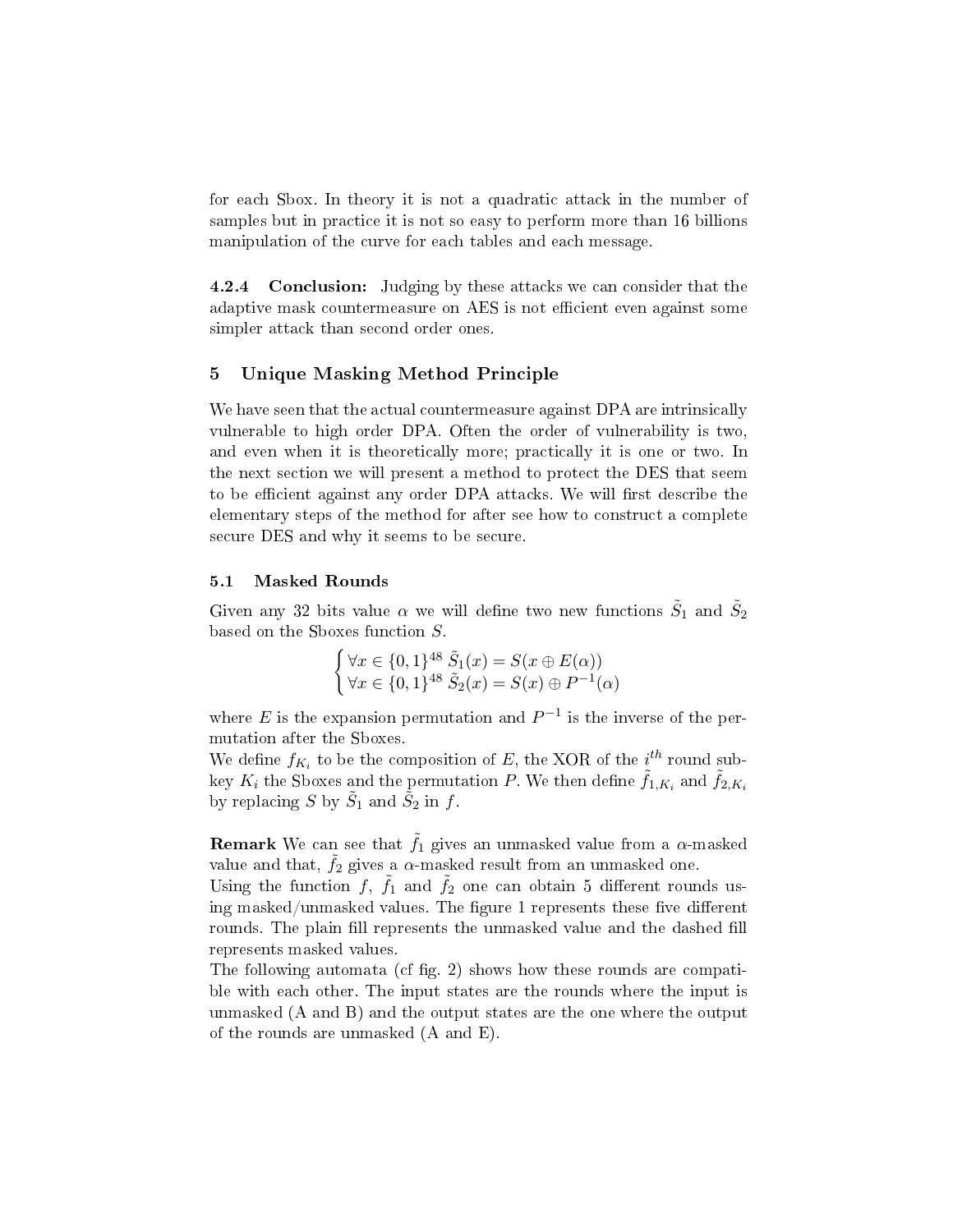

Fig. 1. Masked rounds of DES



Fig. 2. Combination of the rounds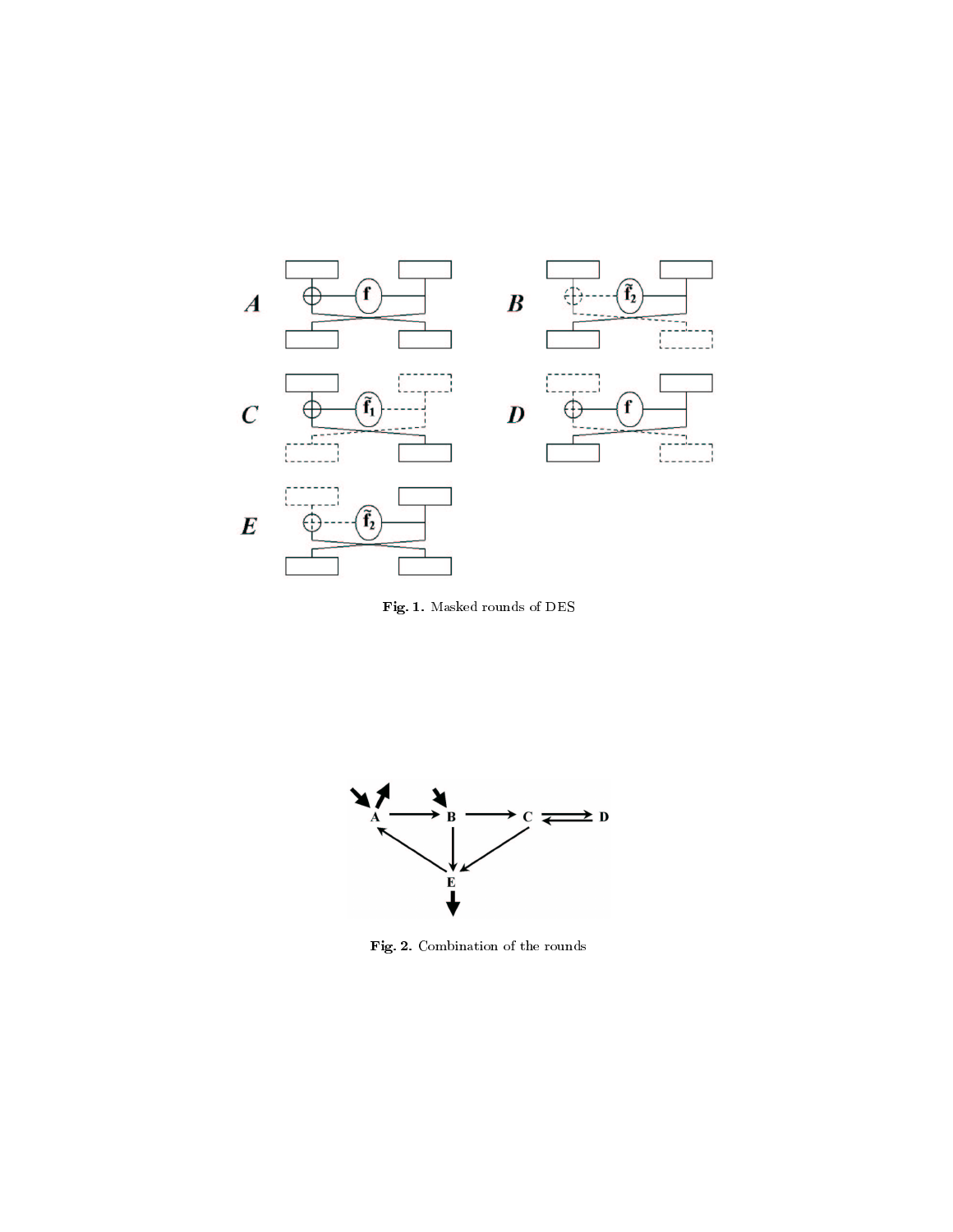# 5.2 Complete DES with Masked Rounds

It is easy to see that one could obtain a 16 round complete DES with these requirements.  $IP - BCDCDEBCDCDCDCE - FP$  represents a correct example (IP represents the initial permutation of DES and FP the final one).

## 5.3 Security Requirements

In all this section we will consider that the modified Sboxes are already constructed and that the mask  $\alpha$  changes at each DES computation. The first step is to analyze in the DES of how many key bits depends the bits of the data at each round. This simple analyze is summarized in the figure 3. We have also considered that the clear and the cipher were known, explaining the symmetry of the figure.



Fig. 3. Number of key bits / bits of data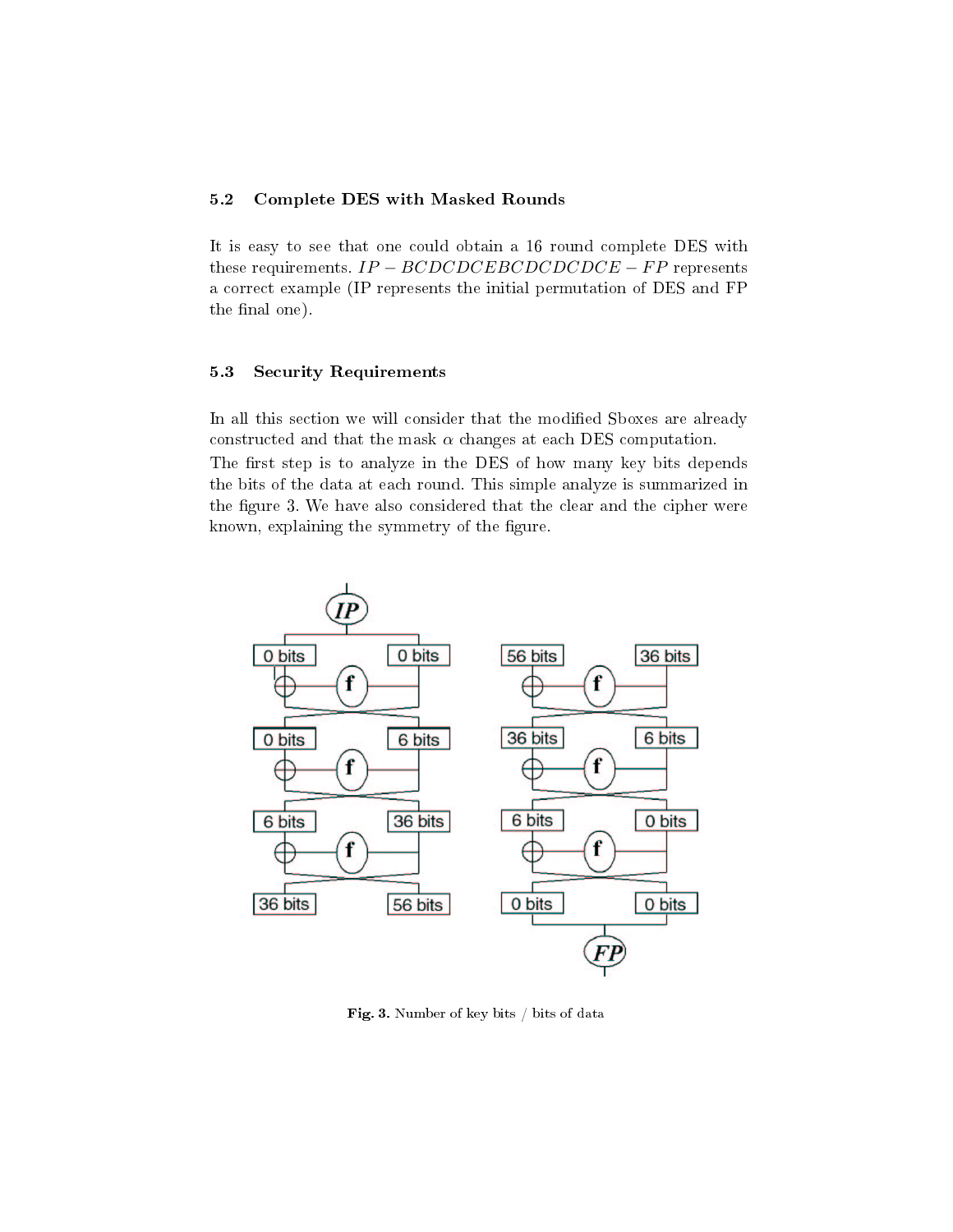To get a correct security we have considered that the critical data are the one where the bits are dependant of less than  $36<sup>2</sup>$  bits of the key. So we can see that only two parts have to be protected: the one connecting  $R_2$  and  $L_3$ and the one connecting  $R_{15}$  and  $L_{16}$ . We define as usual  $L_i$  (respectively  $R_i$ ) as the left part (respectively the right part) of the message at the end of the  $i^{th}$  round. Of course the one depending of none bits of the keys have not to be protected.

Therefore these values must be masked and oblige the first three rounds to be of the form:

BCD or BCE

The last three rounds must be of the form:

$$
BCE \; or \; DCE
$$

Taking in account these imperatives

$$
IP-BCDCDEBCDCDCDCE-FP
$$

is -for example- a good combination.

## 5.4 Resistance to DPA

**5.4.1 Classical DPA:** This countermeasure clearly protect the DES against DPA of order one. Indeed all the value depending of less than 36 bits of the key are masked by a random mask which is used only once.

**5.4.2** Enhanced Attacks: First we have to notice that this countermeasure is vulnerable against the superposition method guessing 12 bits of the key. Indeed the same mask is used in the first and last round of the DES. So to counteract this attack we will from know consider that there's two different masks  $\alpha_1$  and  $\alpha_2$  which are used in the first and last round of DES. It is easy to see that the proposed combination of round permit at the  $7^{th}$  and  $8^{th}$  round to switch from  $\alpha_1$  to  $\alpha_2$  because of the structure of E-round/B-round which leave their output/input unmasked. With evident notations we can get the following example of DES:

 $IP - B_{\alpha_1}C_{\alpha_1}D_{\alpha_1}C_{\alpha_1}D_{\alpha_1}C_{\alpha_1}E_{\alpha_1}B_{\alpha_2}C_{\alpha_2}D_{\alpha_2}C_{\alpha_2}D_{\alpha_2}C_{\alpha_2}D_{\alpha_2}C_{\alpha_2}E_{\alpha_2} - FP$ 

Let now consider  $n$ -th order DPA attack. The idea is to correlate several value to get the consumption of an important value. For us an important

 $^2$  If we consider that a curve contains 128 8 bits-samples, 36 bits represents an amount of 2 Tb of memory needed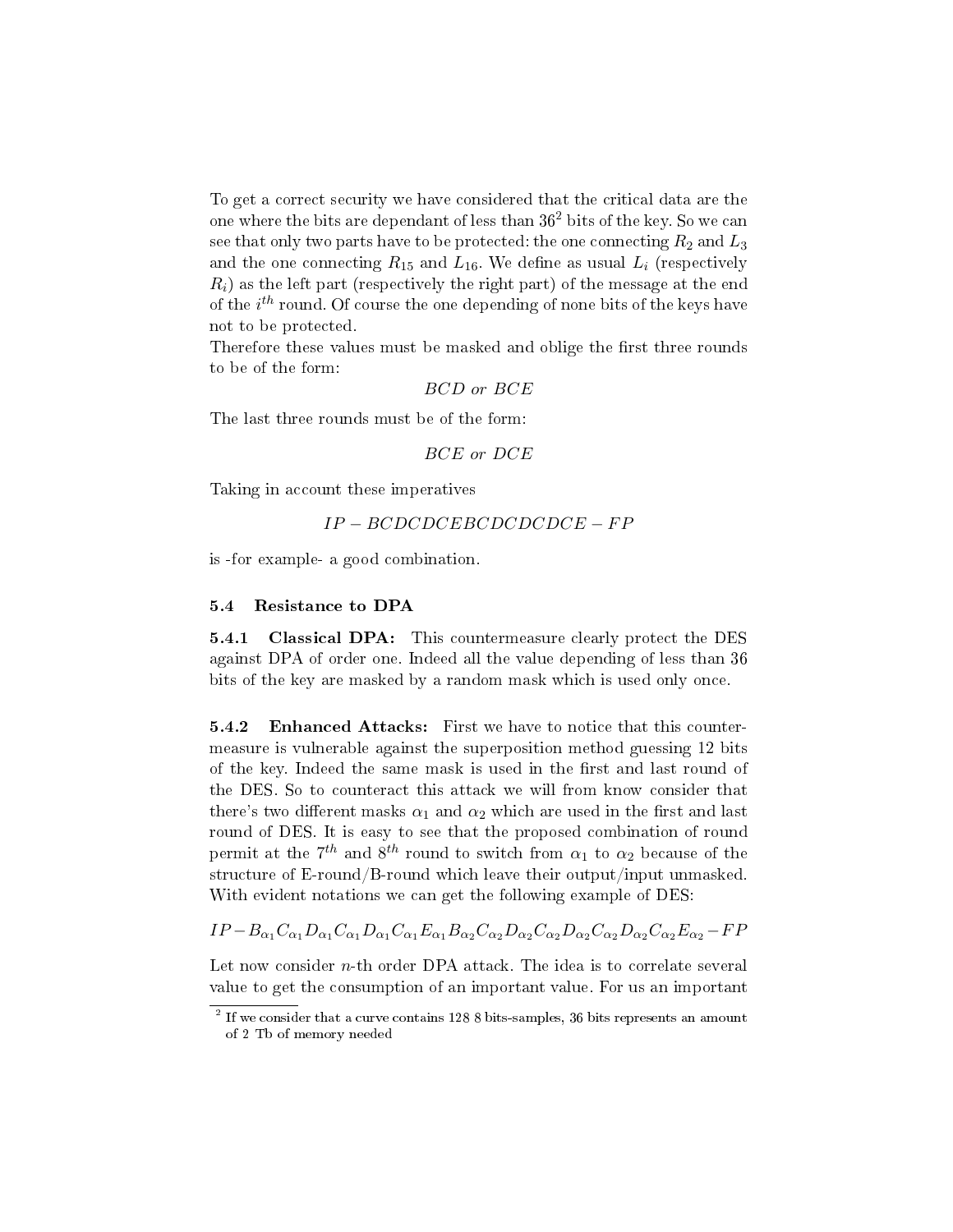value is consider to be a value which could be guessed with less than 36 bit of the key. But we have seen that all these value are masked. Moreover the mask appear only once in all the calculus<sup>3</sup>, so even with high order correlation it is impossible to get any information about the masked value

#### 5.5 Variation

- If we want the mask never to appear several times (even on values depending on more than 36 bits of the key) one can use the following combination instead of the proposed one:

$$
IP - B_{\alpha_1} C_{\alpha_1} E_{\alpha_1} AAAAAAAAABAAB_{\alpha_2} C_{\alpha_2} E_{\alpha_2} - FP
$$

- For paranoid people it is even possible to add two new masks and to mask every values depending on less than 56 bits of the key.
- This method is modular: if one uses a protocol where the input or the output are not known, one can eliminate the associated mask.

## 6 Effective Construction of the Modified S-Boxes

In this section algorithms will be described using pseudo c-code.

#### 6.1 Principle

It is easy to see that the following operation must be performed securely in order to construct the Sboxes  $\tilde{\tilde{S}}_1$ .

- Generate a random  $\alpha$ .
- Perform a permutation on  $\alpha$  (permutation  $P^{-1}$ ).
- XOR a value  $(P^{-1}(\alpha))$  to a table.

For the construction of  $\tilde{S}_2$ , we need to:

- Recuperate  $\alpha$  because it is the same than in  $\tilde{S}_1$ .
- Permutate it  $(E(\alpha))$ .
- $-$  XOR to a table containing  $(1.63)$ .

Of course securely means that all these operations must be done without giving any information about the consumption of  $\alpha$  at any order  $(1,2, ...)$ .

<sup>&</sup>lt;sup>3</sup> We remind the reader that we have considered that the tables are already constructed. This part will be analyzed in the next section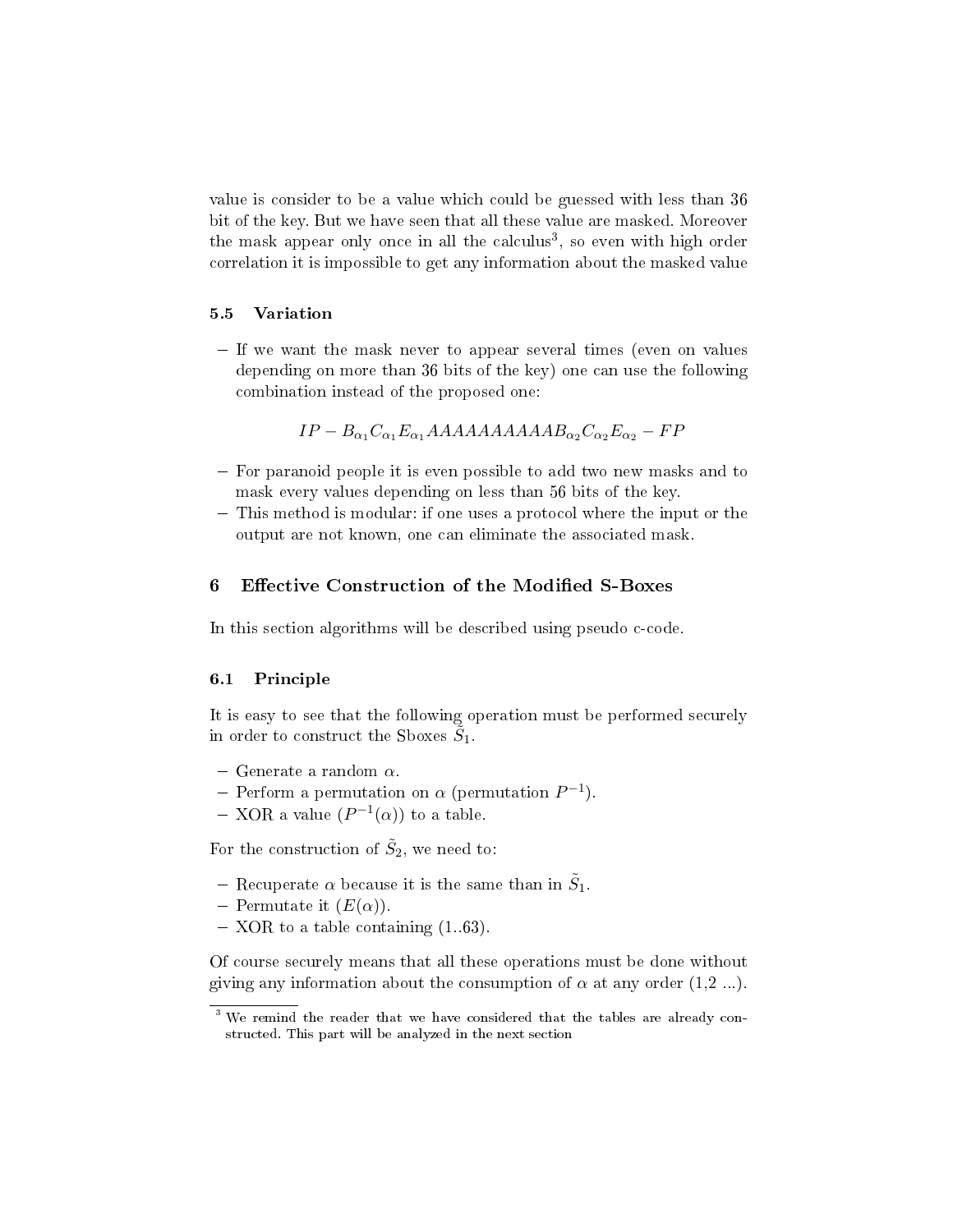#### 6.2 Generation of a Random Number: for example 64 bits

We consider that we have access to a 64 bytes array t and to a random generator (for example a generator of bytes). We can proceed like the following:

 $-$  for(i=0..63) { t[i]=rand()\%2 }  $-$  for(i=0..63) { swap(t[i],t[rand\%64]) }

With this this method one can see that we get in memory a 64 bits random value and that an attacker just know the hamming weight of  $\alpha$  (if he can perform an SPA attack). For this we have considered that the attacker could not in one shot determinate what is the array entry addressed when we swap the entries ; hypothesis which looks quite reasonable.

Variant 1: To save time and memory we can imagine the following method which is much faster and does not look too weak. We will get 16 4-bits values in a 16 bytes array:

 $-$  for(i=0..16) { t[i]=rand() }  $-$  for(i=0..16) { swap(t[i] AND 7,t[rand\%16] AND 7) }

Indeed we can consider that the 4 bits of high weight will strongly influence the consumption.

**Variant 2:** This other method produces and 8 bytes random array. It is faster but less secure.

 $-$  for(i=0..8) { t[i]=rand() }  $-$  for(i=0..16) { t[rand()%8] XOR= rand() }

#### 6.3 Permutation

Classically it can be done bit per bit randomly. Against it only allow the attacker to get the hamming weight of the permuted value.

To speed up and have a memory gain, one could perform randomly the permutation quartet per quartet or even byte per byte. An idea could be to add some dummy values and perform the permutation. The dummy values would just not be considered after the permutation time.

## 6.4 XOR

Here a general method could be to XOR the value bit per bit in a random order to the table. Once again many compromise are possible to perform the XOR: do it byte per byte, add dummy values ...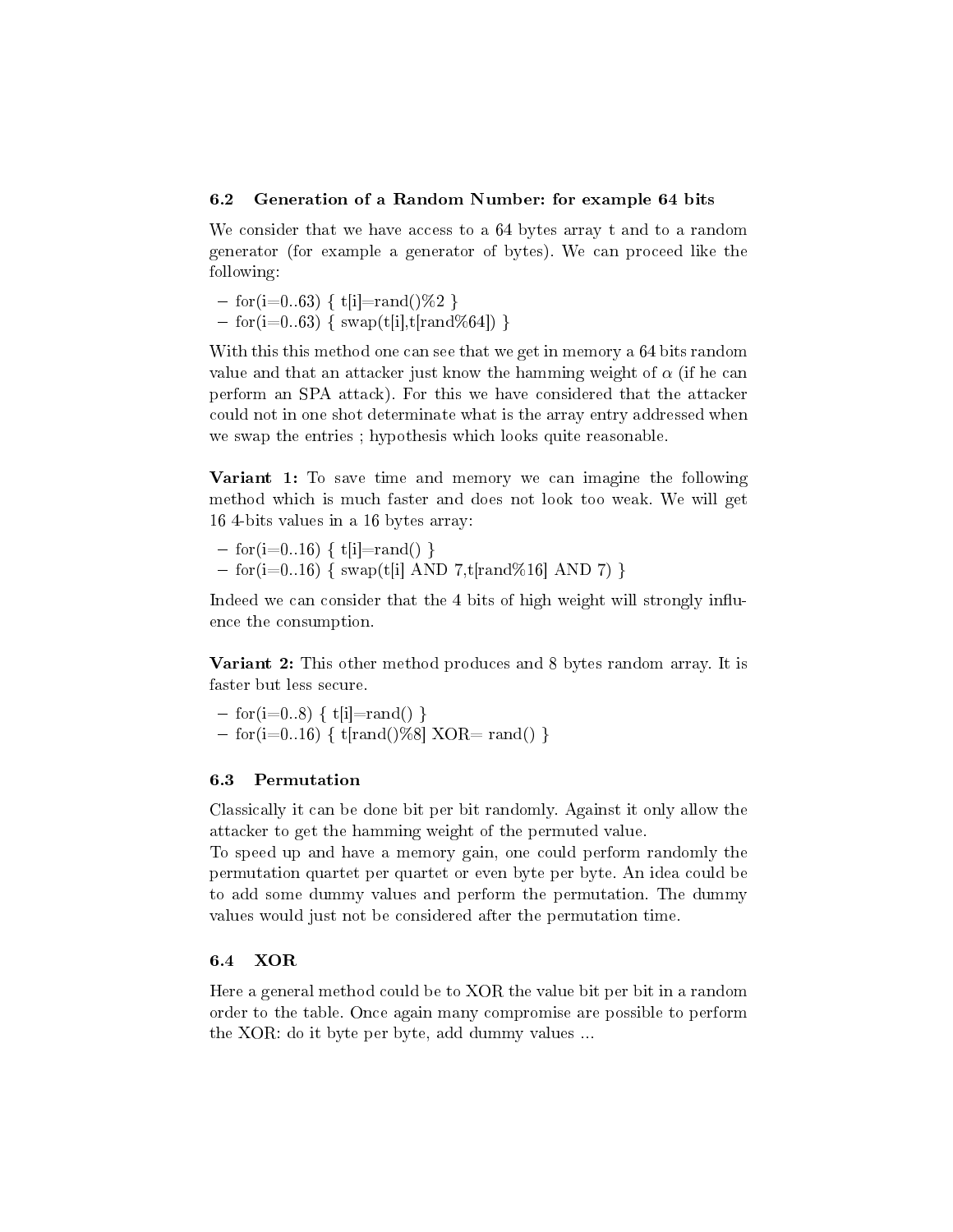#### 6.5 Practical Considerations

The usual Sboxes are using 256 bytes. We need them but they could be stored in ROM. For the additional tables we need to store them in RAM. In the normal security method (two masks  $\alpha_1$  and  $\alpha_2$ ) we need to store 4 new tables. So the total requirement in RAM is of 1024 bytes.

We have seen that the construction of the Sboxes could be performed quite securely. Of course the most secure method is very slow and will really slow down the DES execution and use a lot of memory. The idea was just to show that it was theoretically possible to build the table without filtering any information<sup>4</sup> with a reasonable model of security<sup>5</sup> But we have also seen that it is possible to increase the speed and decrease the memory without loosing too much security.

Lets now have a look at how could be applied our countermeasure to the AES algorithm. Due to the higher number of tables (more than 16 instead of 8) and because they are bigger (8 $\rightarrow$ 8 bits instead of 6 $\rightarrow$ 4) compared to DES, our countermeasure would require about 8 Kb (or 16 Kb for a high security level) of RAM, a size which is too big for usual smartcards. Some simplications -which would unfortunately decrease the level of security- are therefore necessary to apply our countermeasure to AES implementation.

# 7 Real implementation on the DES algorithm

A real implementation of this method have been completed on an ST19 component. It includes the following features described in the last sections:

- SPA protections: Randomization and masking method for the permutations and the manipulation of the key (permutations, Sboxes access...).
- DPA protection: HO-DPA Protection of the first and last three rounds of the DES.
- S-Boxes constructions is done bit per bit with bit per bit randomization while computing the masking value.
- DFA Protection: multiple computation, coherence checking ...

With all this features we get an implementation with:

3 KB of ROM code.

<sup>4</sup> But the hamming weight of the value

<sup>&</sup>lt;sup>5</sup> The attacker is not able to read the exact memory access in one shot.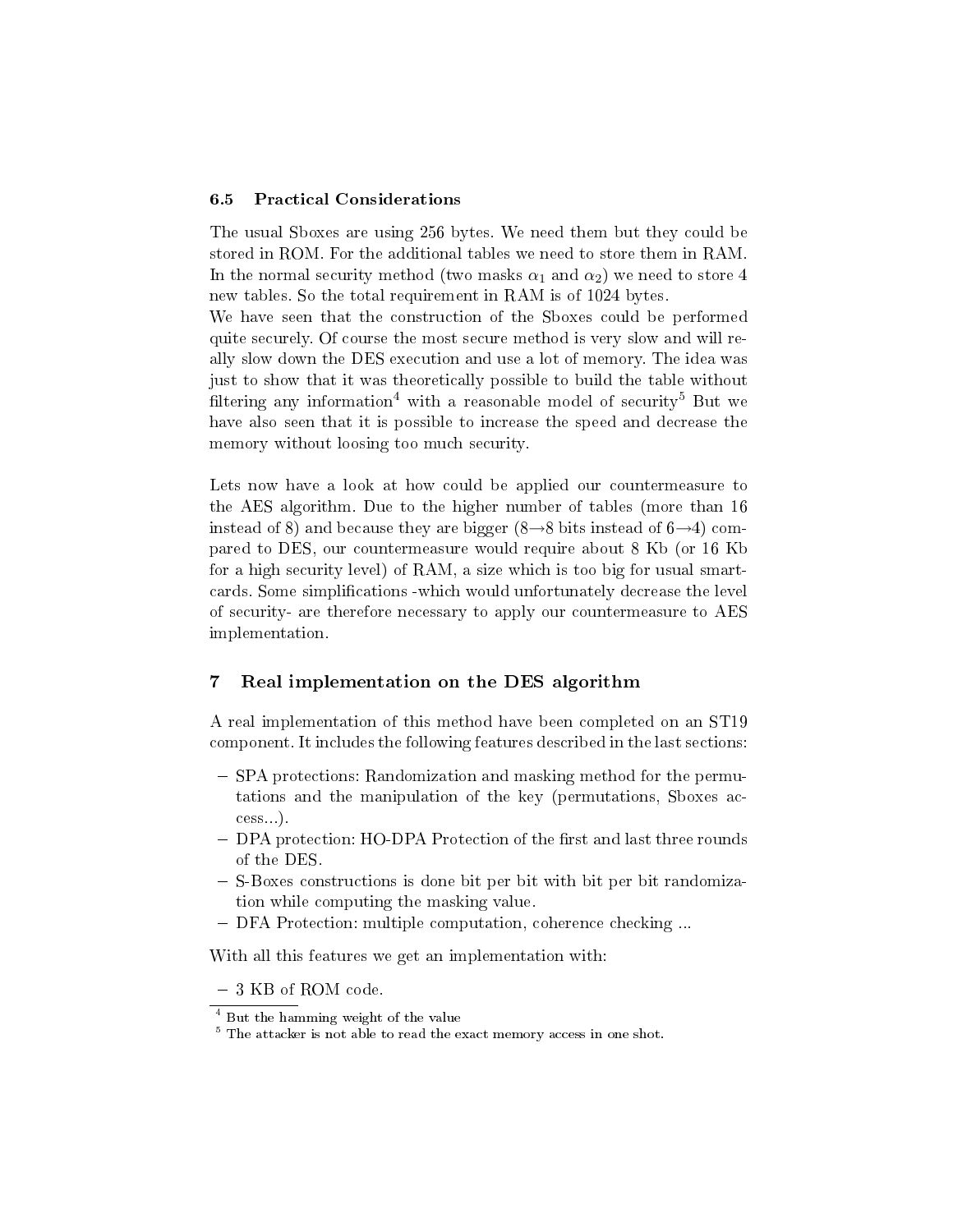- 81 bytes of RAM and 668 bytes of extended RAM
- An execution time of 38 ms at 10 Mhz.

This implementation have been submitted to our internal SPA/DPA/DFA laboratory which have tried to attack it without success.

# 8 Conclusion

Opposed to other proposed countermeasures, the unique masking method presents the following advantages:

- It is actually the only protection known against high-order DPA.
- The core of the DES is exactly the same than ordinary; so one can use with very light modification its implementation just adding the Sbox generation routine.
- The important values are masked with a unique mask which never appear in the DES computation. For example with the transformed masking method the mask were appearing often (for a first mask at the whole beginning and at each rounds). Here one do not even have to mask the entry or unmask the output.
- The only part where the mask is appearing (but it could be randomly and bit per bit) does not depend neither of the key and neither of the message. Therefore the security is totally focused at this point.
- This method is very flexible and modular without important changes in the code: it could even be a compilation parameter to determine which level of security one wants.
- A real implementation have been performed proving the feasibility of this countermeasure in reasonable time (less than 40ms with full protections).

# References

- 1. M.-L. Akkar, R. Bevan, P. Dischamp, D. Moyart, Power Analysis: What is now Possible. In Proceedings of ASIACRYPT'2000, LNCS 1976, pp. 489-502, Springer-Verlag, 2000.
- 2. M.-L. Akkar, C. Giraud, An Implementation of DES and AES Secure against Some Attacks. In Proceedings of CHES'2001, LNCS 2162, pp. 309-318, Springer-Verlag, 2001.
- 3. E. Biham, A. Shamir, Power Analysis of the Key Scheduling of the AES Candidates. In Proceedings of the Second Advanced Encryption Standard (AES) Candidate Conference, March 1999. Available from http://csrc.nist.gov/encryption/aes/round1/Conf2/aes2conf.htm